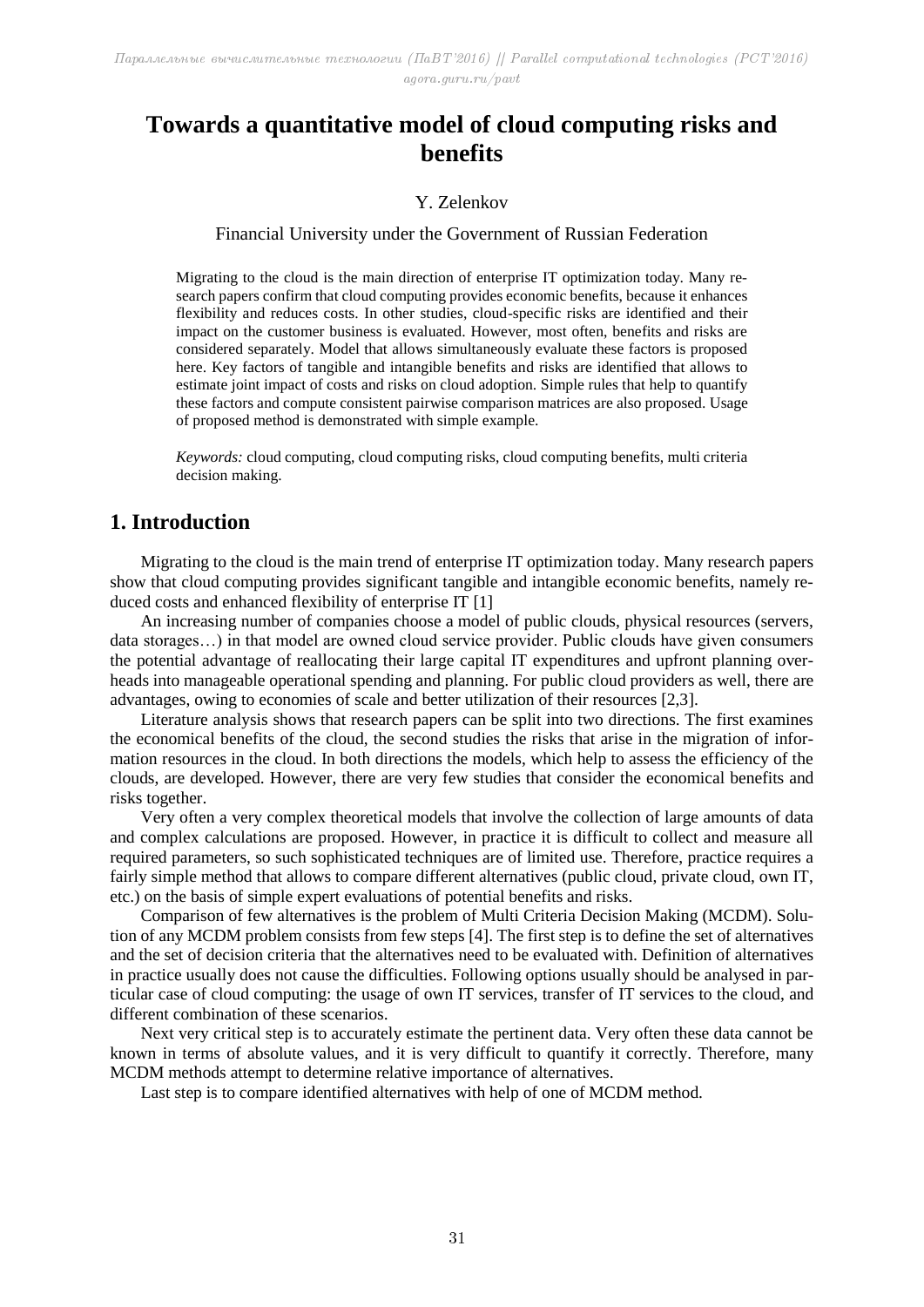Goals of presented research are: (1) to propose a simple set of criteria to assess the feasibility of cloud computing that can be used in practice, and (2) to propose rules to determine relative importance of alternatives in terms of each criterion involved in a MCDM problem.

# **2. Research literature review**

Many articles contributing to technical aspects have appeared in research literature of cloud computing. But in a related review, Yang and Tate [5] concluded that the organization of research pertaining to business aspects of cloud computing is still in a nascent stage, as compared to technical aspects.

Karunakaran et all [3] collected 155 articles related to business view of cloud, which were published until 2012, and classified them into a classification framework that is a refinement of that found in Marston et al. [1]. According to their findings main themes of research are: pricing (32 papers), adoption (24 papers), economic value (20 papers), and sourcing (17 papers). Both issues what are the subject of our research (economic benefits and risks) are studied together only in several papers concerned to cloud service provider selection (the sourcing theme in classification of [3]). Nevertheless, Karunkaran et al. [3] argue, that the themes cost, quality of service (QoS) and risks appear intertwined and hence future research should focus on providing holistic solutions.

### **2.1 Economical benefits of cloud computing**

Most common used methods within economical estimation of cloud computing are: profitability indicators (such as ROI—Return of Investment), NPV (Net Present Value), TCO (Total Cost of Ownership) and productivity per employee.

For example, Tak et al. [6] identify a comprehensive set of factors affecting the costs of a deployment choice (in-house, cloud, and combination), and use NPV-based cost analysis for adoption recommendations. Due to the complexity of quantifying associated security risk encountered with deployment choices, they do not include the risk factor in their current version of analysis.

KhajehHosseini et al. [7] compare TCO reduction for different scenarios of IT services deployment (purchasing a physical servers, leasing, using the cloud), similar approach is used by Williams [8]

Mirsa and Mondal [9] developed a general ROI model, which takes into consideration various intangible impacts of Cloud Computing, apart from the cost. Their model includes some of the key characteristics of the resources possessed by a company: (1) Size of the IT resources, (2) The utilization pattern of the resources, (3) Sensitivity of the data they are handling, and (4) Criticality of work done by the company. Based on this position they developed weighted sum model of economical benefits.

Maresova [10] adopted general steps of Cost-Benefit Analysis (CBA) for cloud computing purposes. She proposed a system of criteria, which is divided into three levels: economic, operational and technical criteria, to specify a cloud computing deployment. These criteria should help to decide which subjects are related to the impacts of the project, describe the differences between current IT and cloud computing, and identify and quantify all related costs and benefits. Examples of costs are: expenditure of time for implementation, support service, User-dependent basic charges, storage capacity, data transfer and etc. Examples of benefits: reduction in operating costs of IT department, energy saving, etc.

There are also studies that evaluate the effectiveness of the clouds with the help of non-economic criteria. Garg et al. [11] propose a framework that measure the quality and rank cloud services offering by different providers. They use parameters like service response time, sustainability, suitability, accuracy, etc. Each individual parameter affects the service selection process, and its impact on overall ranking depends on its priority in the overall selection process. To address this MCDM problem, they propose an Analytic Hierarchy Process (AHP) based ranking mechanism to solve the problem of assigning weights to features considering the interdependence between them, thus providing a much-needed quantitative basis for the ranking of cloud services.

Sundarraj and Venkatraman [12] integrate an information system success model [13] with preference elicitation techniques drawn from MCDM literature. This helps them to combine in one model four technical qualitative criteria viz. information quality, system quality, service quality and risk mitigation features with financial quantitative criteria (NPV).

Note, however, that in all cited works threats associated with the possible loss of information or with unauthorized access to it are not considered.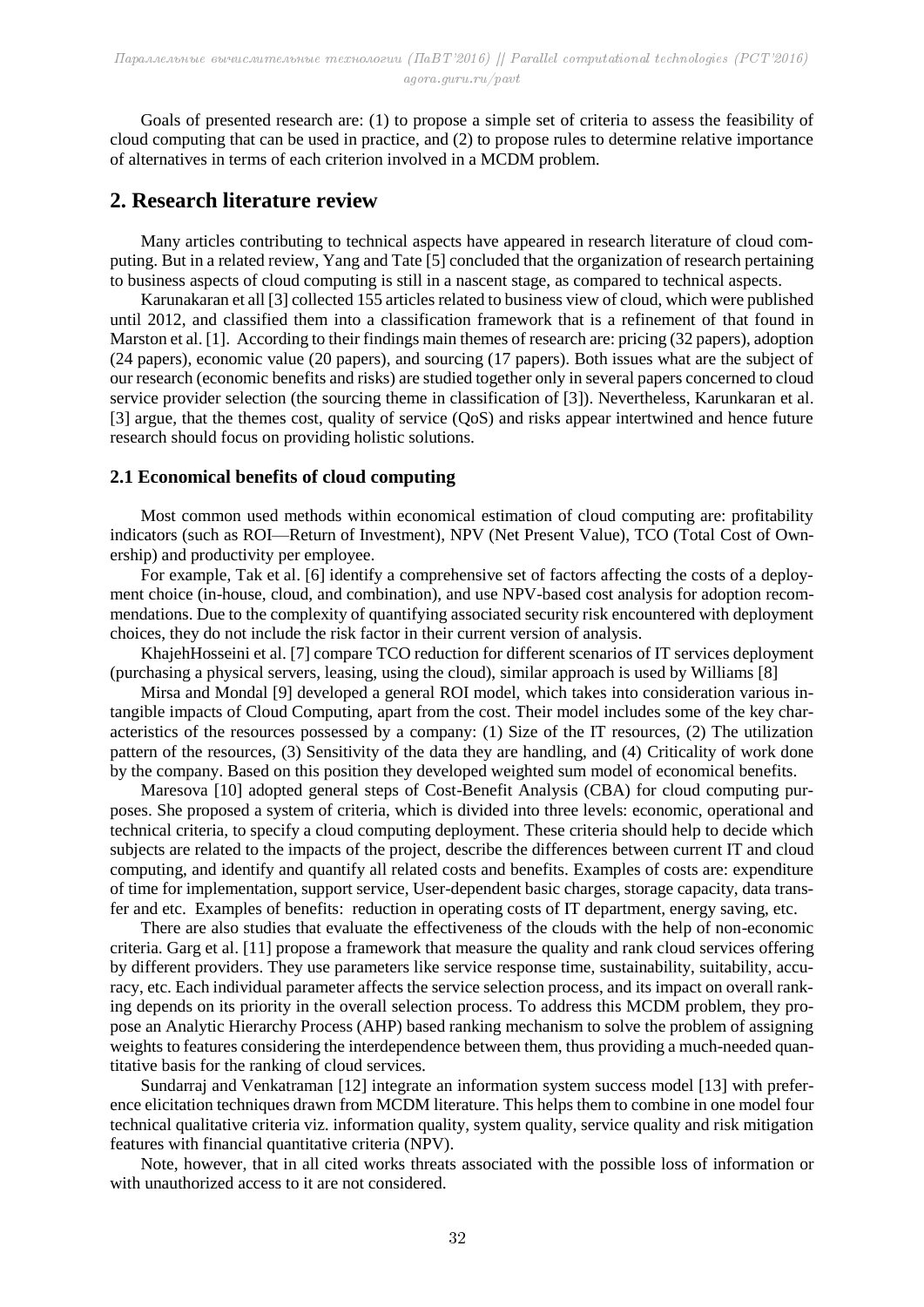## **2.2 Security risks of cloud computing**

A lot of research is devoted to the identification of cloud-specific risks and assessment of their impact on the business of the customer. Here are some of them.

Takabi et al. [14] argue that although clouds allow customers to avoid start-up costs, reduce operating costs, and increase their agility by immediately acquiring services and infrastructural resources when needed, their unique architectural features also raise various security and privacy concerns. They note that cloud computing environments are multidomain environments in which each domain can use different security, privacy, and trust requirements and potentially employ various mechanisms, interfaces, and semantics. They identified six security and privacy challenges, namely: authentication and identity management, access control accounting, trust management and policy integration, secure-service management, privacy and data protection, and organization security management.

European Network and Information Security Agency (ENISA) report [15] discusses assessment of the security risks and benefits of using cloud computing-providing security guidance for potential and existing users of cloud computing. It identifies most important classes of cloud-specific risks, between them:

 Lost of governance, when client necessarily cedes control to the Cloud Provider (CP) on a number of issues which may affect security;

 Lock-in of standards and procedures that can make it difficult for the customer to migrate from one provider to another or migrate data and services back to an in-house IT environment;

• Isolation failure. This risk category covers the failure of mechanisms separating storage, memory, routing and even reputation between different tenants;

 Management interface compromise: customer management interfaces of a public cloud provider are accessible through the Internet and mediate access to larger sets of resources (than traditional hosting providers) and therefore pose an increased risk, especially when combined with remote access and web browser vulnerabilities;

- Cloud computing poses several data protection risks for cloud customers and providers;
- Insecure or incomplete data deletion;
- Malicious insider.

Risk level in cited paper [15] is measured as a sum of qualitative estimations of the business impact and likelihood of the incident.

Subashine et al. [16] present a survey of the different security risks that pose a threat to the cloud. They conclude that there are yet many practical problems which have to be solved, and an integrated security model targeting different levels of security of data for a typical cloud infrastructure is under research.

Hashizume et al. [17] argue, that cloud computing presents an added level of risk because essential services are often outsourced to a third party, which makes it harder to maintain data security and privacy, support data and service availability, and demonstrate compliance. Cloud computing leverages many technologies (SOA, virtualization, Web 2.0); it also inherits their security issues.

In practitioner publications also lot of cloud risks are mentioned, see for example [18] and [19], but hereinafter we will follow Martens and Teuteberg [20], which formalized three most common IT security objectives: confidentiality, integrity and availability.

#### **2.3 Models of the joint assessment of economic benefit and risk**

Different authors offer a different approach, which allows to consider various aspects of the problem, but we must admit that none of them is both holistic and simple.

Given security and reliability concerns, Kantarcioglu et al. [21] explored the optimal decision rule for moving certain IT function to public clouds. They assumed that value from the cloud computing adoption are governed by a mixed Brownian/jump process with mean arrival rate of the loss and size of the loss, which are set as parameters. On base of this model they concluded that entrepreneur will attempt to shift to cloud computing sooner than later if he anticipates the probability of negative events is high and the loss is substantial in traditional on-site deployment. But concrete monetization model for the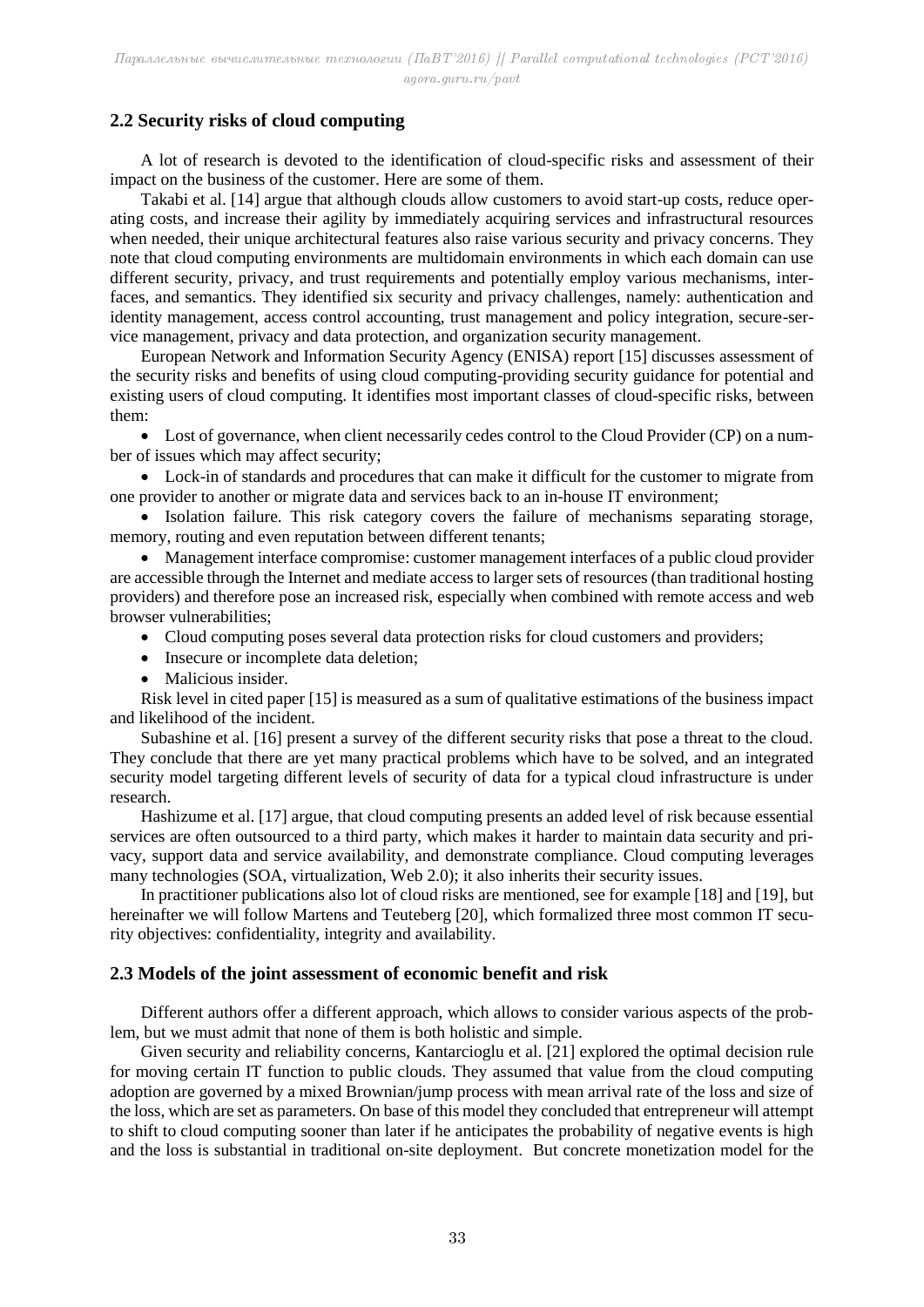benefits of both computing paradigms, the cloud computing deployment and the traditional on-site computing deployment, is not presented in this paper.

Saripalli and Pingalli [22] argue, that cloud adoption decisions tend to involve multiple, conflicting criteria (attributes) with incommensurable units of measurements, which must be compared among multiple alternatives using imprecise and incomplete available information. They present a multi-attribute decision making framework for cloud adoption. It requires the definition of Attributes, Alternatives and Attribute Weights, to construct a Decision Matrix and arrive at a relative ranking to identify the optimal alternative. Several important attributes are taken in consideration in this paper, but possible risks did not include in that attribute list.

Martens and Teuteberg [20] developed a sophisticated formal mathematical decision model that supports the selection of cloud computing services in a multisourcing scenario. They consider cost as well as risk factors which are relevant to the decision scope. Coordination costs, IT service costs, maintenance costs and the costs of taken risks were compared. Risks are modeled by means of the three common security objectives: integrity, confidentiality and availability. In cited work, each IT service is considered separately as well as its sourcing options, the relative importance of service is calculated as number of business processes that depend from it. This model can be viewed as an enough full presentation of problem, but the number of its parameters is extremely big, so its usage in practice, most likely, is highly limited.

## **3. Decision making model for selection of cloud services**

We can conclude from discussion in previous section that all reviewed models and methods have some drawbacks. Part of them is based on only qualitative assessments, in quantitative models point estimations are used very often that leads to the flaw of averages [23], the risks and benefits are estimated separately. To close this gap new approach is needed, which can estimate jointly risks and benefits on one hand, and which is simple enough to be used in practice on other.

As it was stated before, selection of optimal way of IT services development is the MCDM problem. The most important steps are: the definition of criteria to make an informed choice from the available alternatives, and quantitative assessment of each alternative under the selected criteria. Usually these steps cause the greatest difficulties in practice.

Many researchers state that advantages of cloud computing can be split on two parts: tangible and intangible economic benefits. Tangible benefits are due to reduction of costs of ownership. Intangible benefits arise as a result of increasing the speed of changes, improving flexibility and the ability to adapt new technologies. Since the cloud computing is associated with the risks, they also have to be included in consideration.

Thus, the minimum acceptable set of criteria should include:

- Tangible economical benefits or cost saving;
- Intangible benefits or flexibility;
- Risks.

The relative importance of the criteria depends on the requirements and priorities of a particular company and is determined for each practical case separately. To determine relative performance of alternatives in terms of each single criterion we will use approach that is based on pairwise comparisons, which was proposed by Saaty [24]. But for the comparative evaluations of alternatives for each criterion the rules are needed, which form the basis for the comparison. The main problem here is to ensure the consistency of all judgements.

Let  $A_1, A_2, ..., A_n$  be n entities (alternatives or criteria) to be compared. To evaluate the relative weights of the above entities they are compared with each other in terms of a single common characteristic. Results of comparison are represented in matrix **A**, each entry of which represents a pairwise comparison (judgement). Specifically, the entry  $a_{ij}$  denotes the number that estimates the relative importance of element  $A_i$  when it is compared with element  $A_j$ , and  $a_{ij} = w_i/w_j$ , where  $w_k$  denotes the actual weight of importance of element  $A_k$ . Obviously,  $a_{ij} = 1/a_{ji}$  and  $a_{ii} = 1$ . For consistent case following condition should be satisfied:

$$
a_{ij} = a_{ik}a_{kj}, \quad i \in [1, n], \quad j \in [1, n], \quad k \in [1, n].
$$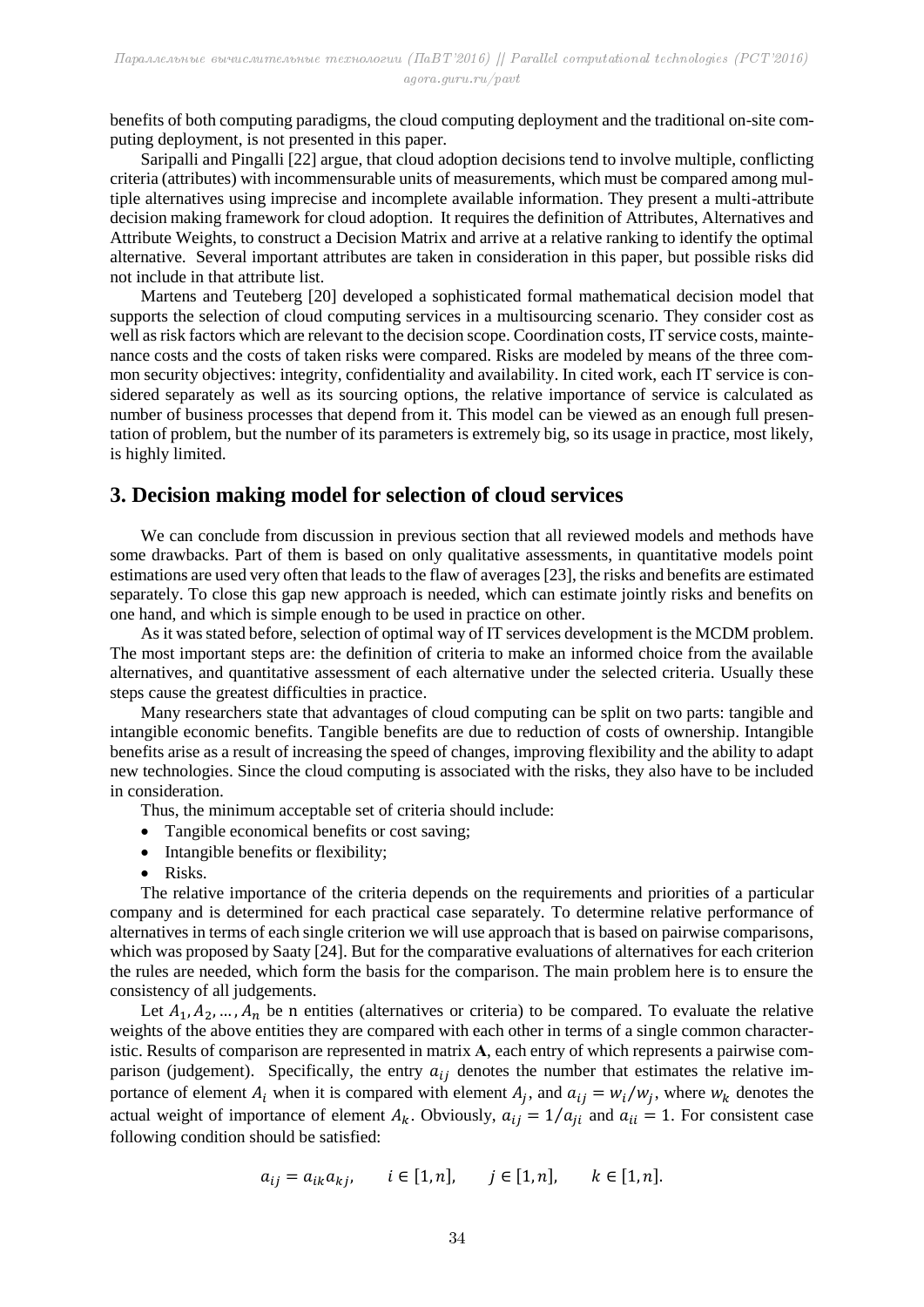Fulfillment of this condition is difficult to achieve in practice, because when the set of entities to be compared contains n elements, the estimation of  $n(n-1)/2$  pairwise comparisons is required. A measure of closeness to the consistency for the pairwise comparison matrix has been provided by Saaty [24] in terms of the principal eigenvalue  $\lambda_{max}$ :

$$
CI = \frac{\lambda_{max} - n}{n - 1},
$$

and right eigenvector  $w = \{w_1, w_2, ..., w_n\}$  associated with  $\lambda_{max}$  has been considered as weighting vector. Here  $CI$  - consistency index and  $n$  - number of entities in matrix. Saaty shows that more  $CI$  is close to zero, the more the ratios  $w_i/w_i$  are close to the preference ratio  $a_{ij}$ . Many techniques of deriving consistent comparison matrix **A** are developed [4], but all of them are based on a-posterior quantifying of qualitative non-consistent data. These approaches are based on subjective judgments and require enough sophisticated calculations, that sometimes causes difficulties in practice. So practitioners need a simple method of consistent evaluation of all criteria and alternatives.

To solve formulated problem, according to the above considerations, it is necessary to propose rules of consistent matrices  $C$ ,  $S$ ,  $F$  and  $R$  calculation. Entries  $c_{ij}$  of matrix  $C$  represent a relative weights of criteria, entries  $s_{ij}$  of matrix **S** represent a relative weights of alternatives under the cost saving criterion, entries  $f_{ij}$  of matrix **F** represent a relative weights of alternatives under the flexibility criterion, and entries  $r_{ij}$  of matrix **R** represent a relative weights of alternatives under the risk criterion. Procedures for assessing all of these parameters should be as simple as possible and based on available data. For this it is necessary to do two things: firstly, to select those parameters which can be easily quantified, and secondly, to determine measurement scale for each parameter.

#### **3.1 Evaluation of cost saving criterion**

To quantify the cost reductions, the discounted cash flows, which form the total cost of ownership, are generally considered, and their Net Present Value (NPV) is calculated [8-10]:

$$
NPV_j = \sum_{i=1}^{n} \frac{TCO_{ij}}{(1+R)^i}
$$

here  $NPV_j$  - NPV of alternative j;  $TCO_{ij}$  – the net cash flow, which is defined as total cost of ownership for alternative *j* in time period *i*;  $R$  – the discount rate;  $n$  - the number of time periods.

The relative cost of ownership of two alternatives  $A_k$  and  $A_l$  in time period *i* is:

$$
d_{i,kl} = TCO_{ik}/TCO_{il}
$$

Suppose, that  $TCO_{ij}$  is the normally distributed random variable with mean  $m_j$  and variance  $\sigma_j$ , it value can be presented via  $\psi(\alpha)$  - inverse cumulative distribution function of standard normal distribution [25]:  $TCO_{ij}(\alpha; m_j, \sigma_j) = m_j + \sigma_j \psi(\alpha)$ , here  $\alpha$  is probability. So, relative attractiveness of two alternatives in any time period can be estimated as:

$$
d_{kl} = \frac{m_k + \sigma_k \psi(\alpha)}{m_l + \sigma_l \psi(\alpha)}\tag{1}
$$

Therefore, relative cost of two different alternatives can be obtained if mean and variance of their TCO are known. When these data are not available, preliminary estimation of the expected mean can be used. We can conclude also from the equation (1) that linear scale should be used for comparing the relative costs of alternatives.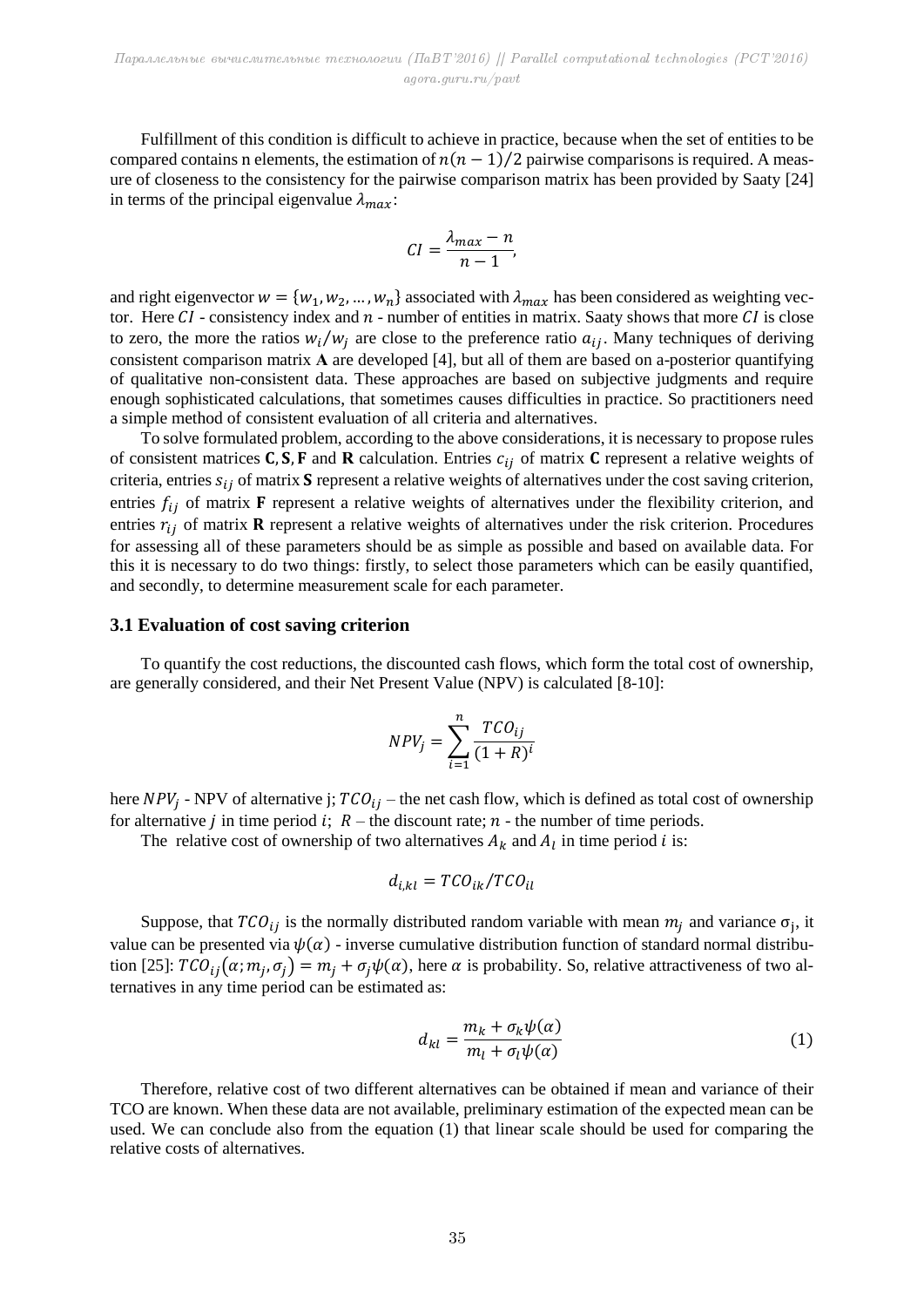Obviously, lower value of TCO corresponds to the more attractive alternative. Therefore, in order to transform this problem into a problem of maximization, we should consider the cost saving value  $s_{kl} = 1/d_{kl}$  for comparison of alternatives.

### **3.2 Evaluation of flexibility criterion**

As was stated above, this criterion assesses the speed of response to changes in IT services requirements. In order to form a basis for it, we will use following considerations. In the context of the contemporary turbulent business environment most important challenge is the need to keep track of coming changes and update IT services accordingly. Once a business event occurs, the value-add of reacting to that event decreases over time. Therefore, it would be in a business's best interest to reduce the time between business events and decisions made about them [26-28]. Zelenkov [29] reviewed the process of IT service change, he postulated that this time gap is made up of three components: change detection, change analysis and solution development, and solution implementation. General model of change, which summarizes the results of [26-29], is presented in Fig. 1.



**Factors that determine the speed of change**

**Fig. 1**. General model of IT service change

If the implementation of the changes is delayed, users are trying to adapt existing applications to new challenges [30]. In that case changes are unmanageable, that leads to fragmentation of enterprise IT system, harmony of its original design is lost [31] due to the unforeseen scenarios of usage, incremental improvements, patches, etc. In such situation, the management should be focused on ensuring compliance of IT with the requirements of the organization [32] and, therefore, on managed evolution of enterprise IT system [33]. The rate of change of enterprise IT services must match the speed of changes in the requirements of business [29]. Cloud computing in this case can provide additional value in the form of intangible benefits which are the result of acceleration of IT services change.

To estimate the losses, associated with a delay of changes, let us consider the following variables: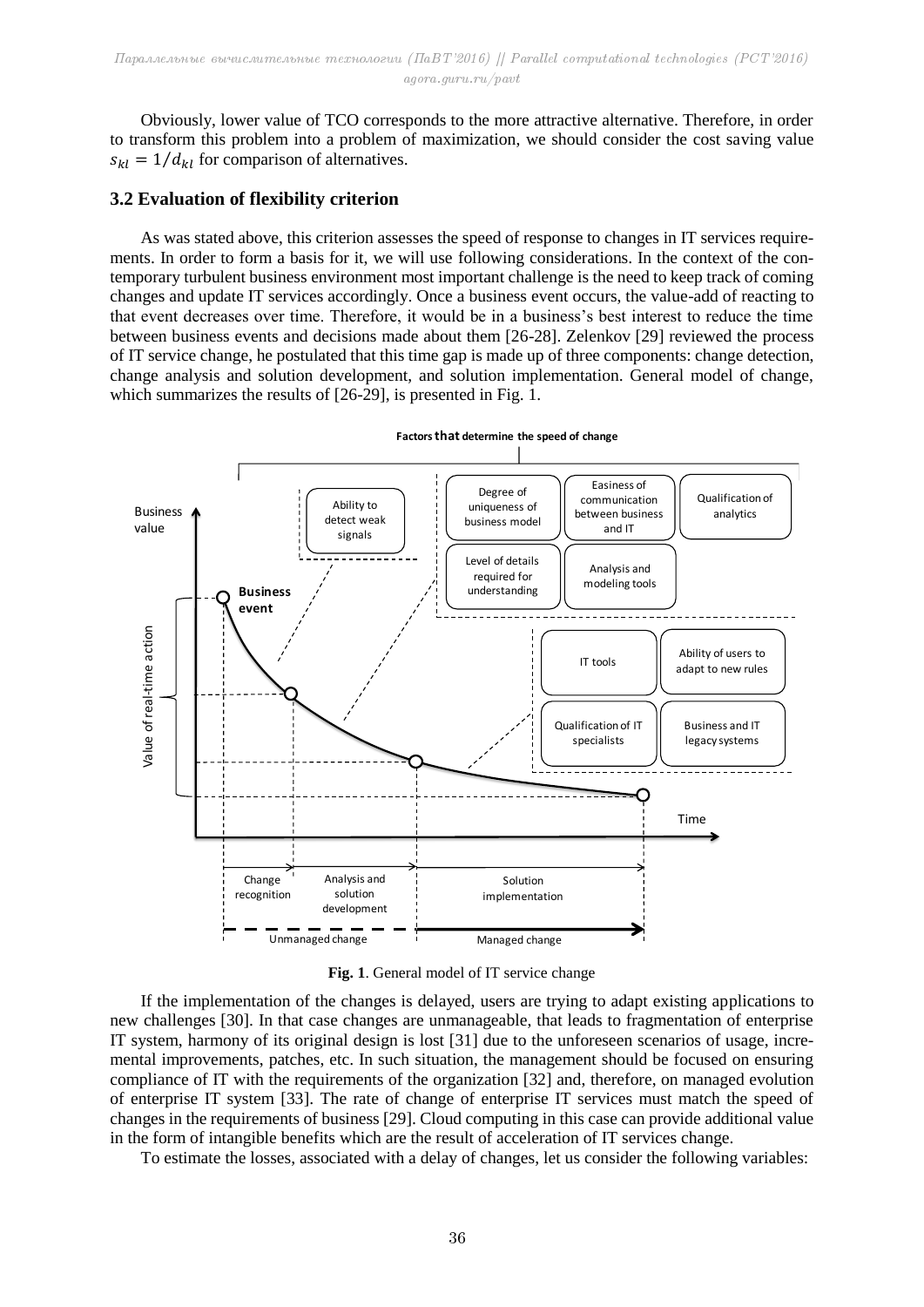$\bullet$   $v_0$  - the value that an organization would have received if the change were implemented immediately, at the moment of business event;

- $\bullet$   $\tau$  the time spent on the implementation of changes;
- $\bullet$   $v(\tau)$  the value that an organization receives if the change is realized over time  $\tau$ .

It is followed from Fig. 1 that the desired function must satisfy the following conditions:

$$
\tau = 0: \quad v(\tau) = v_0
$$
  

$$
\tau \to \infty: \quad v(\tau) \to 0
$$

For example, power law  $v(\tau) = v_0 e^{-\tau}$  satisfy these conditions, where e is the base of of the natural logarithm (Euler's number). Hence, loss due to delays in the implementation of the changes over time τ are:

$$
L(\tau) = v_0 - v(\tau) = v_0 - v_0 e^{-\tau} = v_0 (1 - e^{-\tau})
$$
 (2)

It follows from equation (2) that the quick reaction to the changes provide a significant impact to the organization, but after a while, the potential of IT service change is exhausted. This may mean that users found alternative way of action under the new conditions, for example, they acquired the IT tools from third-party, without the consent of the IT department, or developed own applications based on spreadsheets and etc.

Equation (2) can be used as a basis for comparison of the intangible benefits of different options of sourcing IT services. Suppose that the expected values of reaction time of the two alternatives  $A_k$  and  $A_l$  are  $\tau_k$  and  $\tau_l$  respectively. Therefore, relative performance of alternatives under flexibility criterion is:

$$
f_{kl} = \frac{v_0 e^{-\tau_k}}{v_0 e^{-\tau_l}} = e^{(\tau_l - \tau_k)}
$$

So exponential scale should be used for comparing the alternatives and relative performance of alternative is defined by reduction of reaction time, which it promises. These data can be obtained from the system of change tracing (for existing IT services), service level agreements (for service in the cloud), or on the basis of expert assessments.

#### **3.3 Evaluation of risk criterion**

To develop a method for evaluating the potential risks of various alternatives, we will use the seminal model of Gordon and Loeb [34] with additions made Matsuura [35].

Let us consider a one-period economic model of a firm contemplating the additional security efforts to protect a given information set. The information set is characterized by the following three parameters:

 $\bullet$   $\lambda$  - the monetary loss conditioned on a breach occurring.

 $\bullet$  t - the threat probability, defined as the probability of a threat occurring, since t is a probability,  $0 \le t \le 1$ . So the potential loss L is defined as  $L = \lambda t$ .

 v - the vulnerability, defined as the conditional probability that a threat once realized would be successful. Since v is a probability,  $0 \le v \le 1$ .

Let  $z > 0$  denote the monetary investment in information security to protect the given information set, measured in the same units used to measure the potential loss  $L$ . The purpose of the investment  $z$  is to lower the probability that the information set will be breached. Let  $S(z, v)$  denote the probability that an information set with vulnerability  $\nu$  will be breached, conditional on the realization of a threat and given that the firm has made an information security investment of z to protect that information. The expected benefits of an investment in information security, denoted as  $EBIS$ , are equal to the reduction in the firm's expected loss attributable to the extra security. That is:

$$
EBIS(z) = [v - S(z, v)]L = \lambda [vt - S(z, v)t]
$$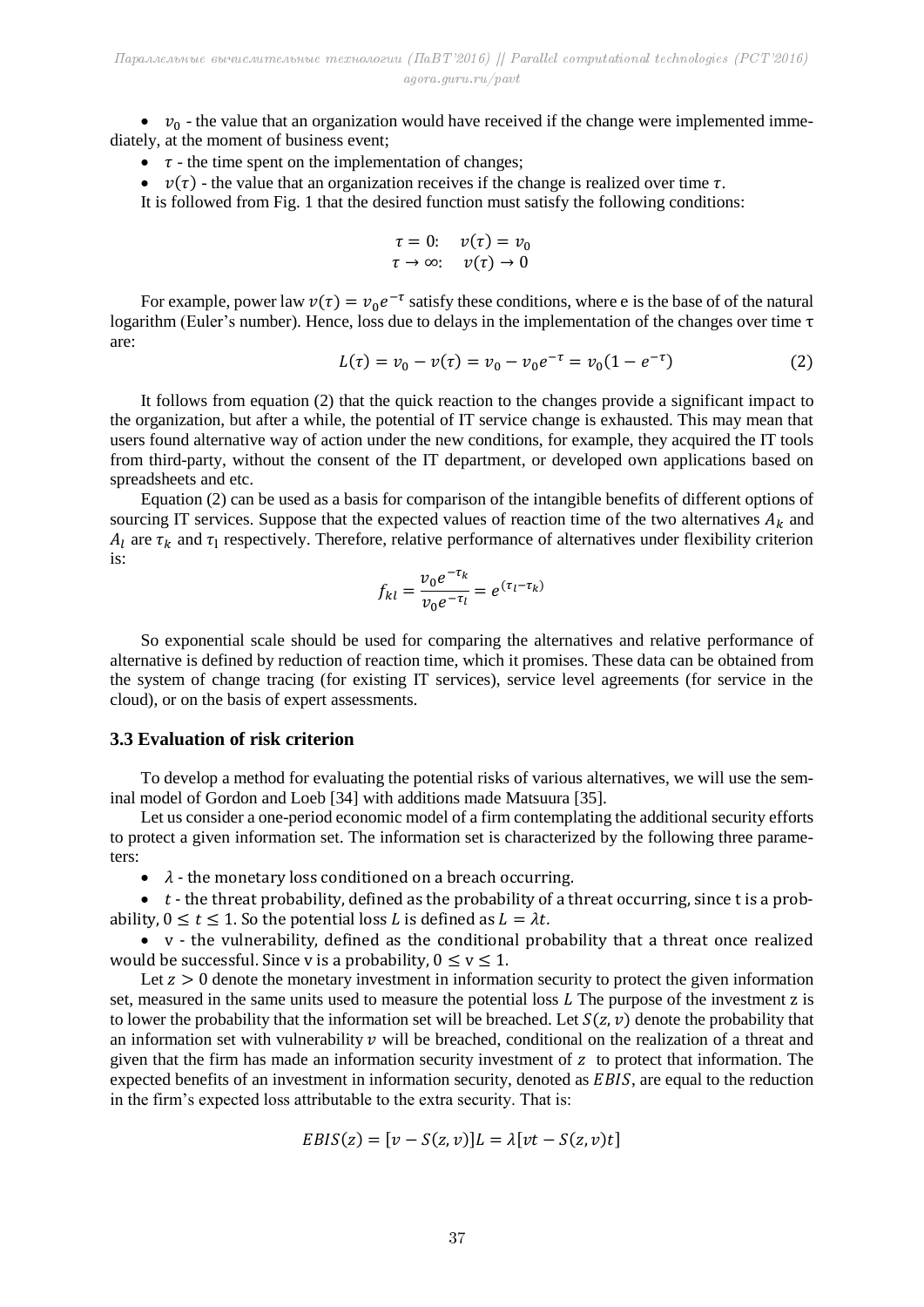Matsuura [35] noted that the information security investment z can reduce the threat probability and that the reduction depends only on the investment z and the current level of threat probability t. So let  $T(z,t)$  denote the probability that a threat occurring, given that the firm has made an investment of z. So in his extended model:

$$
EBIS(z) = \lambda [vt - S(z, v)T(z, t)]
$$
\n(3)

Equation (3) can be used as a basis for quantitative comparison of risks of various alternatives.

Suppose that the expected values of threat and vulnerability of the two alternatives  $A_k$  and  $A_l$  are  $v_k t_k$  and  $v_l t_l$  respectively. Therefore, relative performance of alternatives is:

$$
r_{kl} = \frac{v_l t_l}{v_k t_k}
$$

Lower value of  $v_j t_j$  corresponds to the more attractive alternative, therefore, in order to go to the maximization problem, we should consider the reciprocal values under risk criterion. Linear scale should be used for comparing the alternatives under risk criterion.

### **3.4 Evaluation of priorities of criteria**

In case of relative importance of criteria comparison, it is necessary to take in consideration a requirement of normality:

$$
w_1 + w_2 + \dots + w_n = 1,
$$

where  $w_i$  - the actual weight of importance of criterion  $C_i$ .

As formulated above, in case of cloud computing we deal with only  $n = 3$  parameters. Therefore, following simple procedure can be used in practice. The first step is to assign weights  $w_i$  and  $w_j$  to two random criteria  $C_i$  and  $C_j$  based on their relative importance. The values of the weights are selected to satisfy the conditions  $0 \le w_i + w_j \le 1$ . The third criterion weight is calculated as  $w_k = 1 - (w_i + w_j)$ . Easy to check that in this case condition of consistency is satisfied, because  $c_{ij} =$  $c_{ik}/c_{ki} = (w_i/w_k)/(w_k/w_i)$ . If obtained values  $c_{ij}$  do not satisfy the decision maker for some reasons, the entire procedure must be performed again, starting with the definition of new values of actual weights  $w_i$ ,  $i = 1, \ldots, n$ .

# **4. Example**

For example, suppose, that some company considers three options:

- Use of its own IT infrastructure (alternative  $A_1$ );
- Migration of all IT services to the public cloud (alternative  $A_2$ );
- Migration of only non-critical IT services to a public cloud (alternative  $A_3$ ).

Absolute values of alternatives in terms of each criterion were estimated by experts, these values are shown in Table 1.

| <b>Criterion</b> | TCO (million dollars)<br>per month) | $\tau$ (days) | $vt$ (probability) |
|------------------|-------------------------------------|---------------|--------------------|
|                  | ).5                                 |               | 0.20               |
| H7               | ),2                                 |               | 0.30               |
|                  | $\cdot$ 4                           |               | ነ ንን               |

**Table 1.** Absolute values of alternatives

In accordance with rules proposed in Section 3, the entries of  $S$ ,  $F$  and  $R$  can be calculated as follows: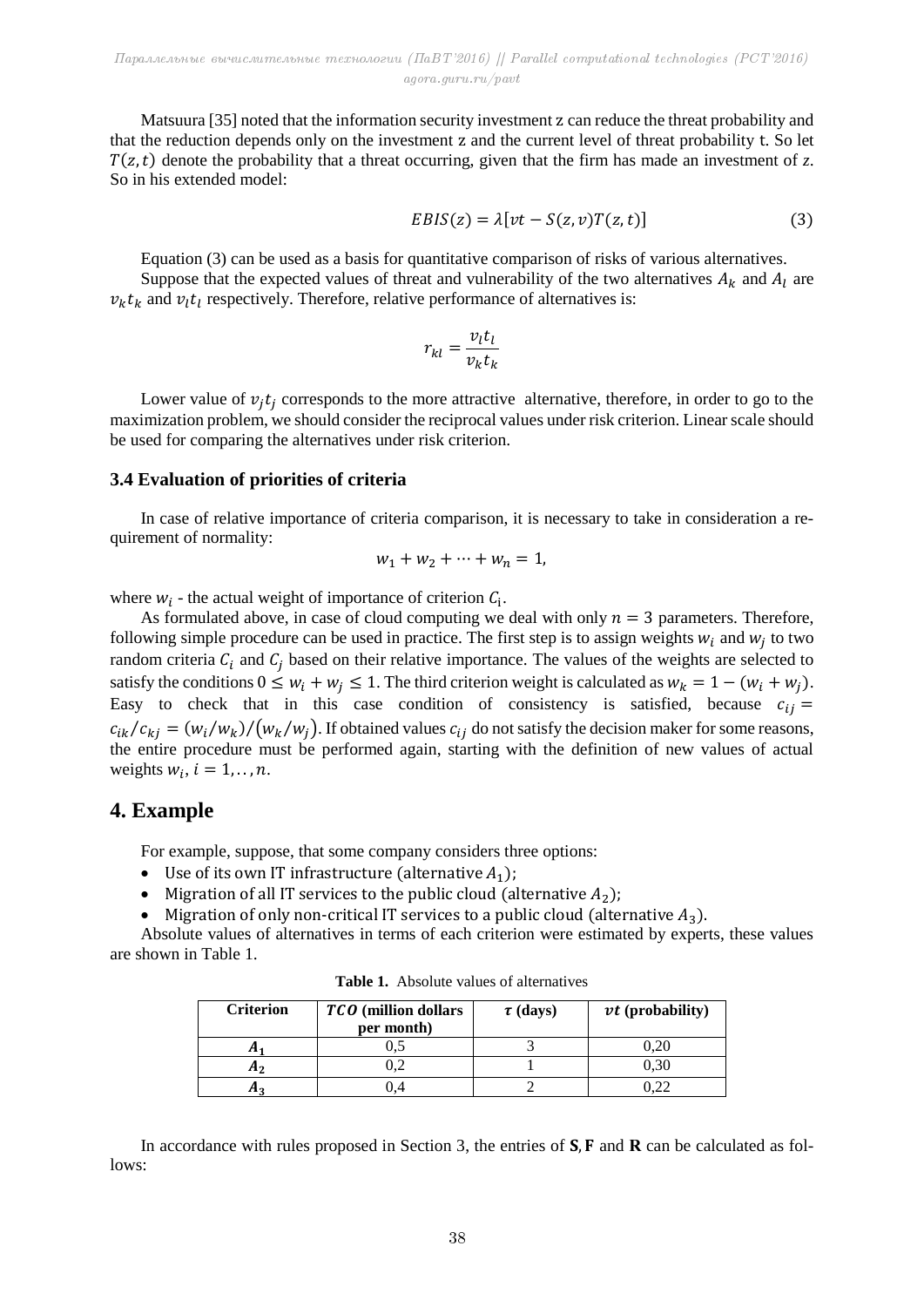Параллельные вычислительные технологии (ПаВТ'2016) || Parallel computational technologies (PCT'2016) agora.guru.ru/pavt

$$
s_{ij} = TCO_j/TCO_i, \quad f_{ij} = e^{(\tau_j - \tau_i)}, \quad r_{ij} = v_j t_j/v_i t_i.
$$

Matrices S, F and **R** are presented in Table 2.

| <b>Alternatives</b>     | $\boldsymbol{A}$ | A <sub>2</sub> | $A_3$ |  |  |
|-------------------------|------------------|----------------|-------|--|--|
| Matrix $S$              |                  |                |       |  |  |
| $\boldsymbol{A}$        |                  | 0,4            | 0,8   |  |  |
| A <sub>2</sub>          | 2,5              |                | 2     |  |  |
| $A_3$                   | 1,25             | 0,5            |       |  |  |
| Matrix $F$              |                  |                |       |  |  |
| $\boldsymbol{A}$        |                  | 0,135          | 0,368 |  |  |
| A <sub>2</sub>          | 7,389            |                | 2,718 |  |  |
| $A_3$                   | 2,718            | 0,368          |       |  |  |
| Matrix $\boldsymbol{R}$ |                  |                |       |  |  |
| $\boldsymbol{A}$        |                  | 1,500          | 1,100 |  |  |
| A <sub>2</sub>          | 0,667            |                | 0,733 |  |  |
| $A_3$                   | 0,909            | 1,364          |       |  |  |

**Table 2.** Pairwise comparison matrices

Suppose that after discussion company experts decided that actual weight of cost saving importance is  $w_s = 0.3$  and actual weight of flexibility is  $w_f = 0.15$ . In accordance with Section 3.4, actual weight of risk is  $w_r = 1 - (w_s + w_f) = 0.55$ .

Let use weighted production model (WPM) to define relative attractiveness of alternatives. WPM is one of best known and simplest MCDM method for evaluating number of alternatives in terms of a number decision criteria. Suppose that a given MCDM problem is defined on m alternatives and n decision criteria, and all the criteria are benefit criteria, that is, the higher the values are, the better it is. Let  $w_i$  denotes the relative weight of importance of the criterion  $C_i$  and  $a_{ikl}$  is the relative performance value of alternative  $A_k$  regarding alternative  $A_l$  when they are evaluated in terms of criterion  $C_j$ . So, to compare the two alternatives  $A_k$  and  $A_l$  the following product has to be calculated [4]:

$$
P(A_k/A_l) = \prod_{j=1}^n a_{jkl}^{w_j} \text{ for } k, l = 1, 2, ..., m.
$$

If the ratio  $P(A_k/A_l)$  is greater than or equal to the value 1, then it indicates that alternative  $A_k$  is more desirable than alternative  $A_l$ , the best alternative is the one that is better than or at least equal to all other alternatives.

With given **C**, **S**, **F** and **R**:  $P(A_1/A_2) = 0.703$ ,  $P(A_1/A_3) = 0.848$ , and  $P(A_2/A_3) = 1.206$ . Therefore, with given criteria priorities and parameters estimations the best alternative is  $A_2$ , because it is superior to all the other alternatives. The ranking of alternatives is as follows:  $A_2 > A_3 > A_1$ .

### **5. Conclusion**

The main goal of paper is to propose simple model that can be used in practice. Three criteria (cost of ownerships saving, intangible benefits that associated with speed of reaction to change and security risks) that have been proposed here are enough simple and all necessary data can be obtained from accounting system, contract conditions, statistics and expert opinions. The proposed method helps easy to get a consistent matrix of pairwise comparisons. All of this leads to the conclusion that the proposed method can be used in practice.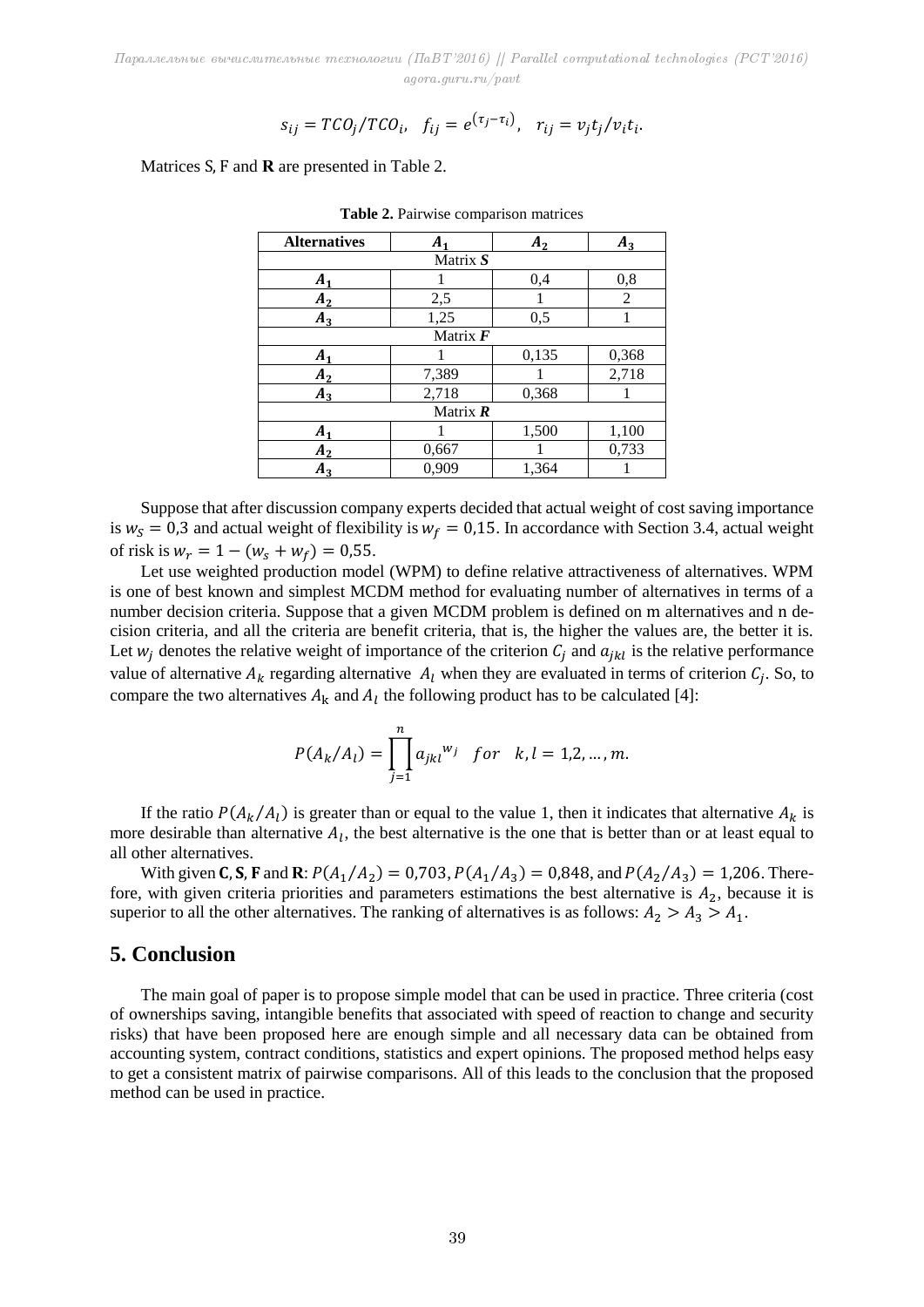# **References**

- 1. Marston, S., Li, Z., Bandyopadhyay, S., Zhang, J., Ghalsasi, A. Cloud Computing: The Business Perspective // Decision Support Systems. 2011. Vol. 51, No. 1. P. 176-189.
- 2. Armbrust, M., Fox, A., Griffith, R., Joseph, A. D., Katz, R., Konwinski, A. A View of Cloud Computing // Communications of the ACM. 2010. Vol. 53, No. 4. P. 50-58.
- 3. Karunakaran, S., Krishnaswamy, V., Sundarraj, R. P. Business View of Cloud: Decisions, Models and Opportunities – a Classification and Review of Research // Management Research Review. 2015. Vol. 38, No. 6. P. 582-604.
- 4. Triantaphyllou, E. Multi-Criteria Decision Making: A Comparative Study. Kluwer, 2000. 320 p.
- 5. Yang, H., Tate, M. A Descriptive Literature Review and Classification of Cloud Computing Research // Communications of the Association for Information Systems. 2012. Vol. 31, No. 1. Paper 2.
- 6. Tak, B. C., Urgaonkar, B., Sivasubramaniam, A. To Move or not to Move: The Economics of Cloud Computing // Proceedings of the 3rd USENIX conference on Hot topics in cloud computing. 2011. P. 5-5.
- 7. Khajeh-Hosseini, A., Greenwood, D., Smith, J. W., Sommerville, I. The Cloud Adoption Toolkit: Supporting Cloud Adoption Decisions in the Enterprise // Software: Practice and Experience. 2012. Vol. 42, No. 4. P. 447-465.
- 8. Williams, B. The Economics of Cloud Computing. Cisco Press, 2011.
- 9. Misra, S. C., Mondal, A. Identification of A Company's Suitability for The Adoption of Cloud Computing and Modelling Its Corresponding Return On Investment // Mathematical and Computer Modelling. 2011. Vol. 53, No. 3. P. 504-521.
- 10. Marešová, P. Cost Benefit Analysis Approach for Cloud Computing. // Advanced Computer and Communication Engineering Technology. Springer, 2016, P. 913-923.
- 11. Garg, S. K., Versteeg, S., Buyya, R. A Framework for Ranking of Cloud Computing Services // Future Generation Computer Systems. 2013. Vol. 29, No. 4. P. 1012-1023.
- 12. Sundarraj, R. P., Venkatraman, S.: On Integrating an IS Success Model and Multicriteria Preference Analysis into a System for Cloud-Computing Investment Decisions // Outlooks and Insights on Group Decision and Negotiation. Springer, 2015. P. 357-368.
- 13. Delone, W. H., McLean, E. R. The Delone and Mclean Model of Information Systems Success: A Ten-Year Update // Journal of management information systems. 2003. Vol. 19, No. 4. P. 9-30.
- 14. Takabi, H., Joshi, J. B., Ahn, G. J. Security and Privacy Challenges in Cloud Computing Environments // IEEE Security & Privacy. 2010. No. 6. P. 24-31.
- 15. Catteddu, D., Hogben, G. Cloud Computing: Benefits, Risks and Recommendations for Information Security. ENISA, 2009. URL: www.enisa.europa.eu/act/rm/files/deliverables/cloud-computing-risk-assessment/at\_download/fullReport (accessed: 07.02.2016).
- 16. Subashini, S., Kavitha, V. A Survey On Security Issues in Service Delivery Models of Cloud Computing // Journal of Network and Computer Applications. 2011. Vol. 34, No. 1. P. 1-11.
- 17. Hashizume, K., Rosado, D. G., Fernández-Medina, E., Fernandez, E. B. An Analysis of Security Issues for Cloud Computing // Journal of Internet Services and Applications. 2013. Vol. 4, No.1. P. 1-13.
- 18. Angeles, S. 8 Reasons to Fear Cloud Computing // Business News Daily, 2013. URL: http://www.businessnewsdaily.com/5215-dangers-cloud-computing.html (accessed: 07.02.2016).